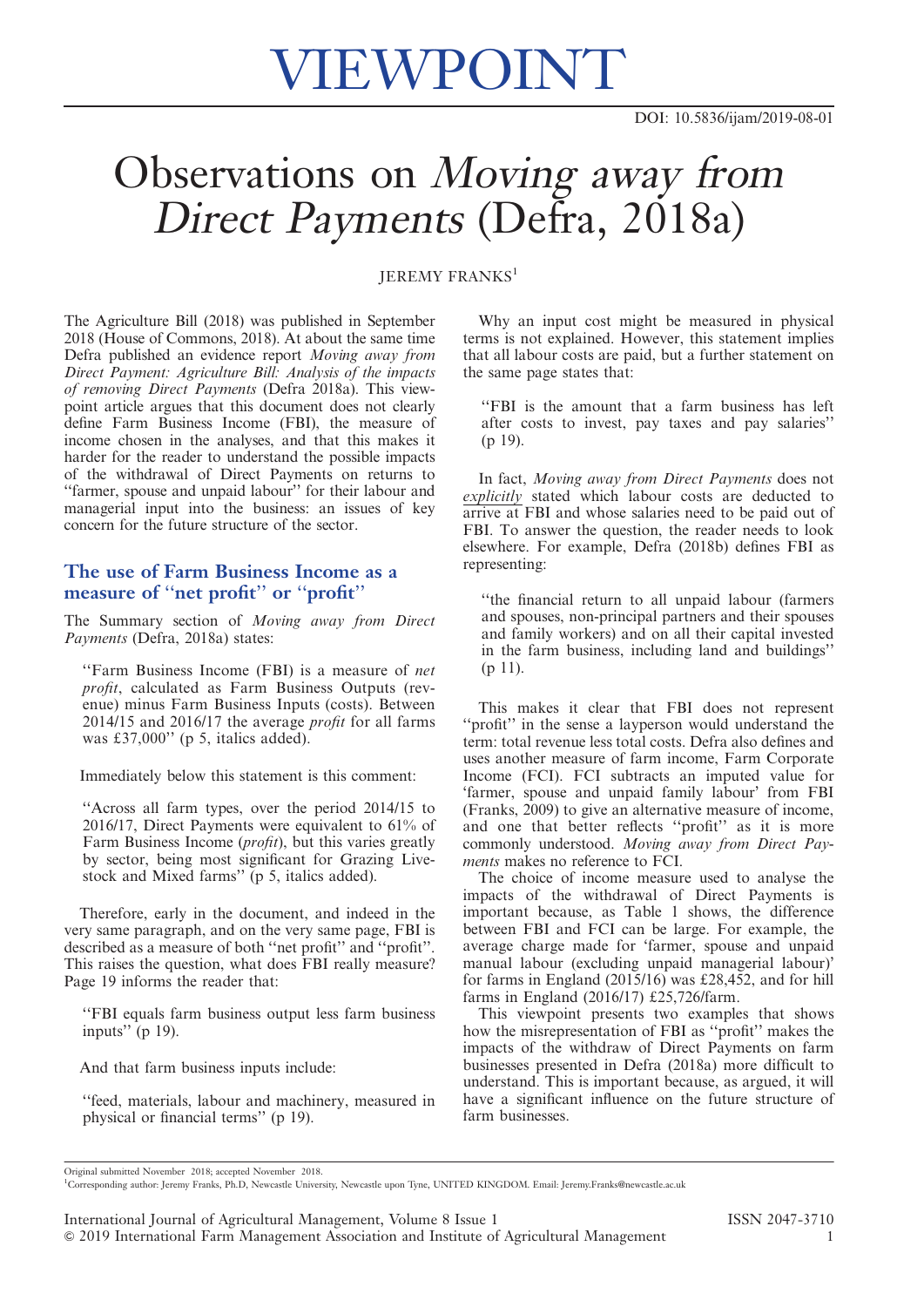#### Observations on Moving away from Direct Payments Jeremy Franks

Table 1: A comparison of the values of FBI and FCI

| <b>Sample</b>                                                                                             | England<br>(£)                | Hill<br>Farms $(f)$           |
|-----------------------------------------------------------------------------------------------------------|-------------------------------|-------------------------------|
| Year<br>Farm Business Income (FBI)<br>Adjustment for unpaid "farmer,<br>spouse and unpaid manual labour"* | (2015/16)<br>31,482<br>28,452 | (2016/17)<br>18,972<br>25.726 |
| Farm Corporate Income (FCI)                                                                               | 3.030                         | $-6.754$                      |

<sup>n</sup> Note that this imputed value does not make a deduction for managerial input of ''farmer, spouse and unpaid family labour''. (Source: Rural Business Research (2018) and Harvey and Scott, 2018).

### Impacts of the withdrawal of Direct Payments on input prices and farm incomes

Moving away from Direct Payments presents several analyses of the financial challenges farm businesses may face following the withdrawal of Direct Payments. To give one example, it calculates that half of the loss making Less Favoured Area Grazing Livestock farms will need to reduce costs by more than  $16%$  to breakeven without Direct Payments (p 25—27). It is estimates such as this that lead Defra to conclude that withdrawing Direct Payments:

''may encourage more rapid structural change'' (page 9).

As the rate of structural change is typically measured by the rate of change in the number and size of farm businesses it is clearly an issue of interest to the farming population.

Moving away from Direct Payments argues that the size and scope of any adjustments a farmer may need to make following the withdrawal of Direct Payments will, in part, be related to how input prices change. An example provided is farm rents:

''as Direct Payments have led to an increase in rents, their withdrawal will see the reversal of this impact" (p 15).

This is because:

''Direct Payment is indirectly paid to the landowner through inflated rent prices'' (p 15).

This raises the question, if Defra are confident of the link between Direct Payments and land values, why has it apparently been happy to allow the link to exist when agricultural policy is principally aimed at supporting farmers' incomes? Putting this question to one side, and given that there is a link between Direct Payments and land values, and most economists would agree that there is, what will be important to the adjustments farmers need to make is the rate at which rents fall and the level to which they fall. This will, in part, depend on when rental agreements are due to be renegotiated: $<sup>2</sup>$ </sup>

''rental agreements may not be up for a renewal immediately after the withdrawal of Direct Payments. Rent reviews will vary by type of farm and tenancy.'' (p 28).

Farm Business Tenancy rents are typically more changeable than other tenancy agreement rents, in part because they tend to be negotiated more frequently, which makes them more responsive to changes in farm profitability. Unfortunately, economic theory is silent on the rate at which input prices in general may change. However, as this example shows, the rate at which prices change generally reflects the contractual terms, and therefore the relative market power of buyer and buyer of their produce. For most inputs, an individual farmer has less market power than a seller. Because of this input prices are likely to be 'sticky', that is, to remain constant or fall more slowly than they had previously increased.

Given sticky input prices, the first ''hits'' of the loss of the Direct Payment will be the amount available to compensate 'farmer, spouse and unpaid family' for their manual labour and managerial input: because FBI is not clearly defined, this consequence of withdrawing Direct Payments in not transparently clear in Moving away from Direct Payments.

### The use of depreciation to support ''farmer, spouse and unpaid labour''

Moving away from Direct Payments suggests that farmers could use depreciation to support 'farmer, spouse and unpaid family' labour when Direct Payments are withdrawn. It notes that accounting standards allow profit to include a deduction for machinery and building depreciation, but because these costs are not cash costs:

''In the short term [they] do not need to be paid out'' (p 24).

Consequently:

"Depreciation ..... does not alter the day to day cash flow of a business. Therefore, in the short term, when looking at the impact of instantly removing Direct Payments, depreciation costs can be excluded so only 19% of farms [across England] would not be able to cover their production costs'' (p 24).

Which is an interesting use of the word ''only''. Nevertheless, the principle underpinning this statement is correct. For example, Harrison and Tranter (1989) stated:

''Because depreciation is an incoming cash flow item it need not necessarily be used to replace the capital items which are notionally giving rise to it'' (p 63).

Undoubtedly farmers do use this ''incoming cash flow item'' to help tie them over during hard times. But the annual value of depreciation depends on previous investments: a farm already in financial difficulties prior to the withdrawal of Direct Payments may already be using this strategy, and if they have been using it for several years there may be little or no depreciation ''incoming cash flow item'' remaining to draw on. Moreover, as Harrison and Tranter (2089) point out,

 $2$  But also, on other factors, such as transition arrangements put in place as we move from full to no Direct Payments, the details of which are not yet decided (see possible options in Defra 2018a, Section 5, p 42-45).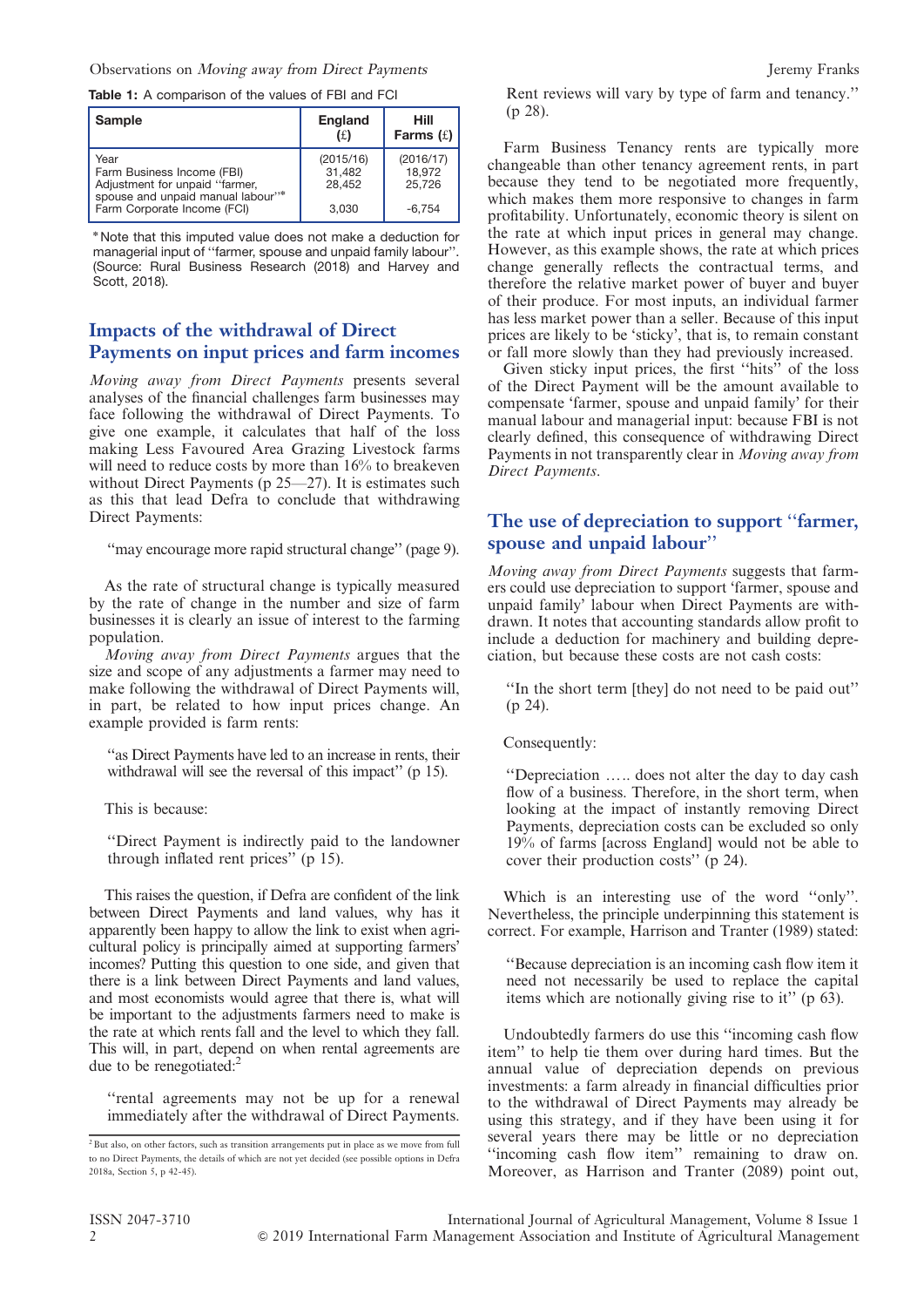such an adjustment strategy relies on existing capital stock being made to:

''keep going at some acceptable level of performance'' (p 63).

This is not always possible, but even when it is, it is likely to lead to an increase in repair and labour costs, outcomes which are not referred to in the calculations presented on page 24 (Defra 2018a), but which will nevertheless further reduce the cash available to compensate 'farmer, spouse and unpaid labour' for their manual and managerial labour.

The use of depreciation in this way has a direct implication for future increases in efficiency - an adjustment strategy discussed in Moving away from Direct Payments:

''Removal of Direct Payments may be offset in a number of ways, including farm efficiency improvements (reducing inputs or improving outputs)  $\ldots$ <sup>"</sup> (p 31).

No doubt efficiency on some farms can be raised further by the use of some or all of the best practices discussed in Moving away from Direct Payment (see Box 1). However, if the depreciation allowance is spent supporting incomes rather than banked it cannot later be used to finance capital investments. This will reduce efficiency and competitiveness in the medium- and longterm, and thereby merely delay rather than reduce the number of farmers who leave the sector.

Box 1. Suggestions put forward as to how farm performance can be raised

Improve farm efficiency by increasing the value of outputs (p 34). Improve farm efficiency by reducing costs (p 31), for example, Feed livestock more efficiently to improve feed conversion ratios; Nutrient management plan (50% of relevant holdings do not have a NMP);

- Manure management plan (33% of relevant holdings do not have a MMP);
- Test the nutrient content of soil (33% of relevant holdings do not do this);
- Selective breeding, using estimated breeding values (p 33);
- Improved animal and crop health (p 37).

Switch land use into new Environmental Land Management System (p 3 & p 39). Diversify the use of farm assets (p  $31$ ).\* Reduce waste (p 36).

Gain a better understanding of the market;

(Source: Defra (2018a))

- 
- Vertically integrate where appropriate (p 36); Secure more favourable contracts for produce (p 36).

Undertake financial management practices (p 40), such as

 Produce budgets, gross margins and cash flows, and benchmarking (done on only 33% of farms).

<sup>n</sup> Though it is noted on page 31 that ''if more farms diversity, for example into tourism, this would increase the supply and thus in turn may lower the return to the farmer'' (Defra 2018a).

Jeremy Franks Observations on Moving away from Direct Payments

#### **Conclusions**

This viewpoint does not offer any comment about the decision to remove Direct Payments, nor does it offer any advice on how that process should be conducted. Rather it argues that the text used in Moving away from Direct Payments to examine the consequences of moving away from Direct Payments fails to properly define FBI. As a result, the way FBI is used as a measure of ''profit'' is misleading – FBI is not a measure of profit in the way a businessperson or an informed layman would understand the term.

As a direct consequence of this misuse, Moving away from Direct Payments gives misleading implications on farmers' short-, medium- and long-term incomes and business competitiveness. For example, if input prices are either slow to fall, or do not fall at all, the first ''hit'' will be taken by the cash available to compensate 'farmer, spouse and unpaid labour' for their manual work and managerial input during the year. If this happens, farmers may well chose to support their incomes by diverting depreciation – a cash inflow item – away from reinvesting in their business. But this can only provide a temporary lifeline for a proportion of farm businesses, and doing so will have adverse medium- and long-term impacts on farm efficiency and therefore the sector's competitiveness.

The rate of structural change across the sector – which is typically measured by the change in the number and size of farm businesses – will depend on many factors, but ultimately the most important of these will be the level of income at which farmers are prepared to continue to farm, i.e. their own ''supply price''. The willingness of farmers to accept lower private drawings during hard times is described as the ''traditional belt tightening exercise'' associated with family farming (Harrison and Tranter 1989, page 63), and Harrison and Tranter (1989) comment that identifying a farmer's ''supply price'':

''Is a notoriously hard [question] on which to shed empirical evidence" (p 27).

Identifying the impacts of withdrawing Direct Payments on the structure of farming would have been helped by the use of FCI rather than FBI because FCI provides a clearer measure of the profit farm businesses currently deliver after deducting reasonable drawings to support the living of farmers and their families. As such, FCI would provide a better guide of the current strength of the sector, and of the profit/losses farmers would enjoy/ need to face following the withdrawal of Direct Payments. This in turn would provide a better guide to the rate at which farmers are likely to leave farming – an issue clearly of importance to farmers and policy makers alike.

#### REFERENCES

Defra. (2016). Definitions used in the Farm Business Survey. https://assets.publishing.service.gov.uk/government/uploads/ system/uploads/attachment\_data/file/557605/fbs-definintions-4oct16.pdf [Accessed September 2018]

Defra. (2018a). Moving away from Direct Payment: Agriculture Bill: Analysis of the impacts of removing Direct Payments. Government Statistical Service. https://assets.publishing. service.gov.uk/government/uploads/system/uploads/ attachment\_data/file/740669/agri-bill-evidence-slide-

pack-direct-payments.pdf [Accessed September 2018] Defra. (2018b). Forecasts of Farm Business Income by type of farm in England – 2017/18. February 2018. National